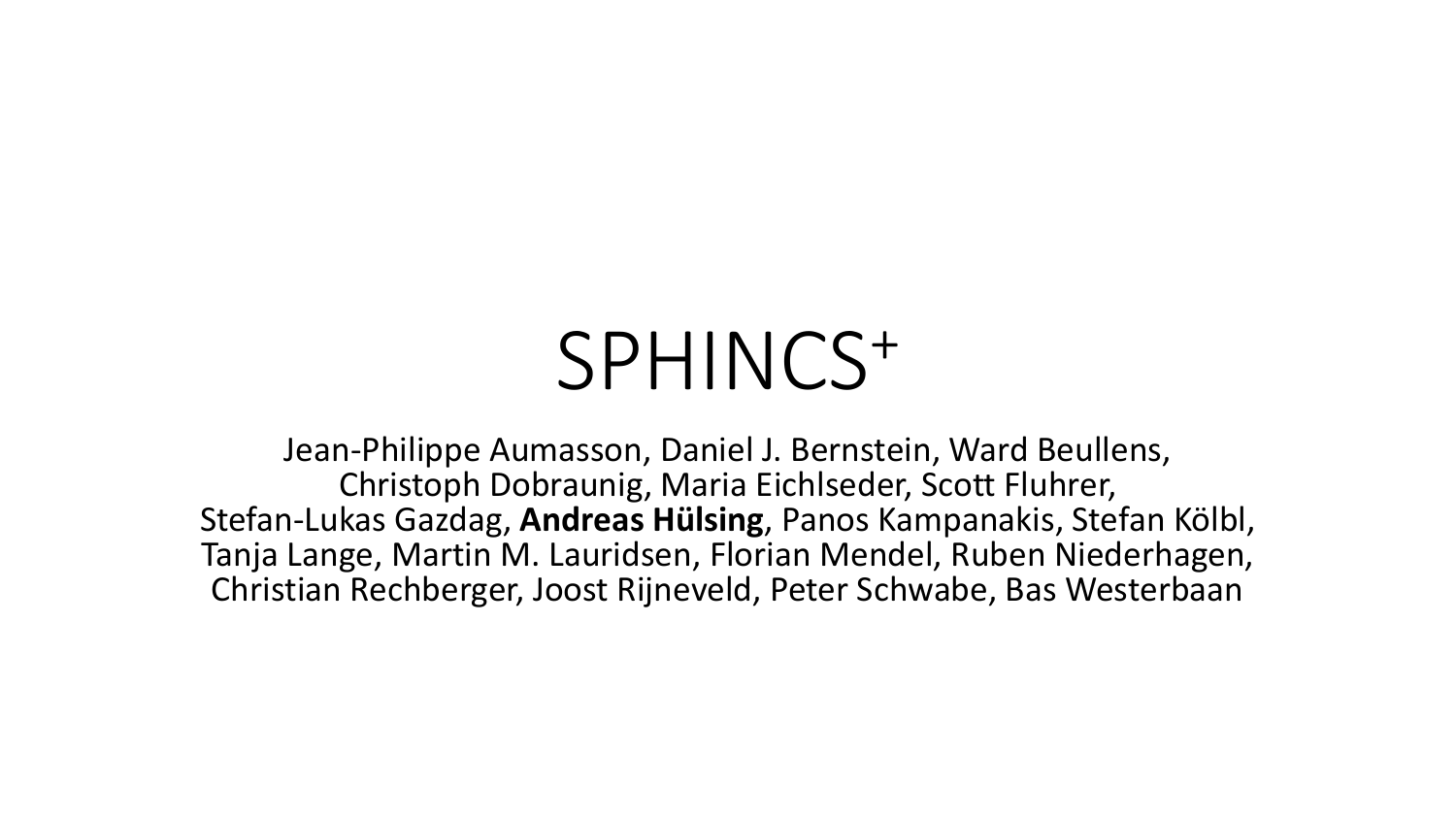Hash-based signatures (Merkle ´89)

Boring crypto:

- •Dates back to beginning of public key cryptography
- •No fancy new mathematical assumption: Only requires a secure hash function  $($ "minimal security assumptions")
- Stateful schemes already in standardization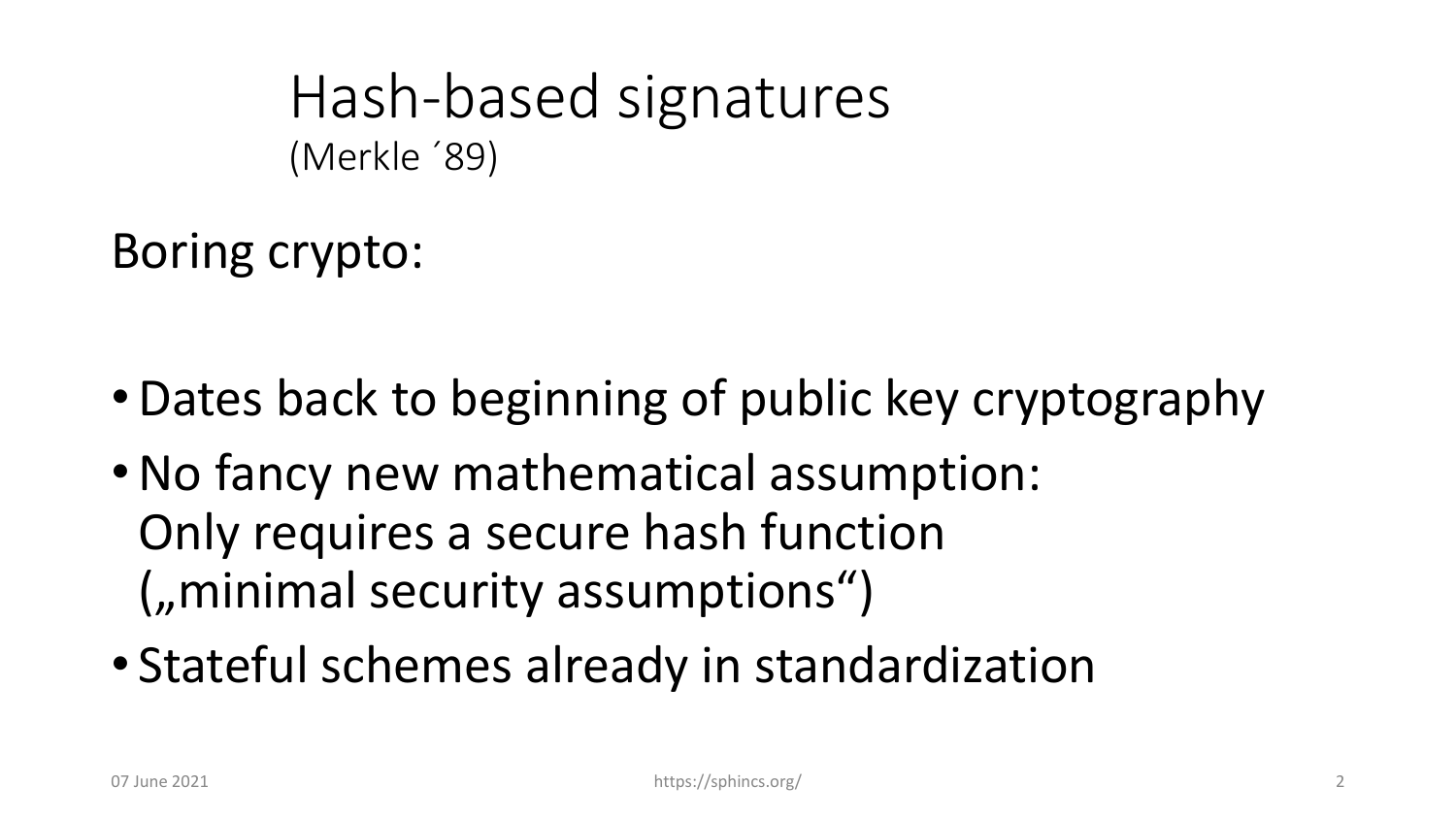Hash-based signatures (Merkle ´89)

Boring crypto:

- •Dates back to beginning of public key cryptography
- •No fancy new mathematical assumption: Only requires a secure hash function ("minimal security assumptions") standardized
- Stateful schemes already in standardization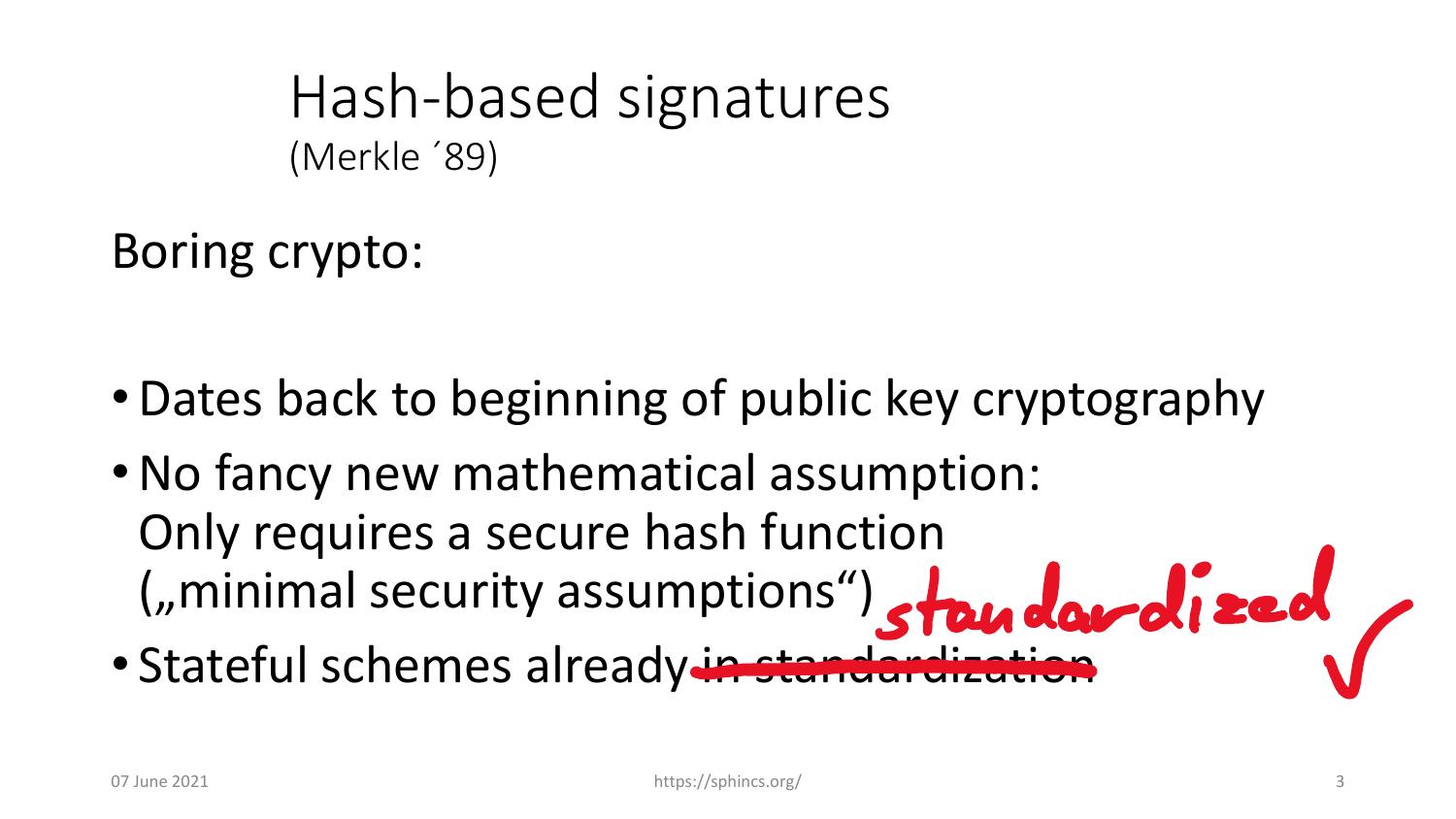# SPHINCS (Eurocrypt 2015)

Joint work with Daniel J. Bernstein, Daira Hopwood, Tanja Lange, Ruben Niederhagen, Louiza Papachristodoulou, Michael Schneider, Peter Schwabe, and Zooko Wilcox-O'Hearn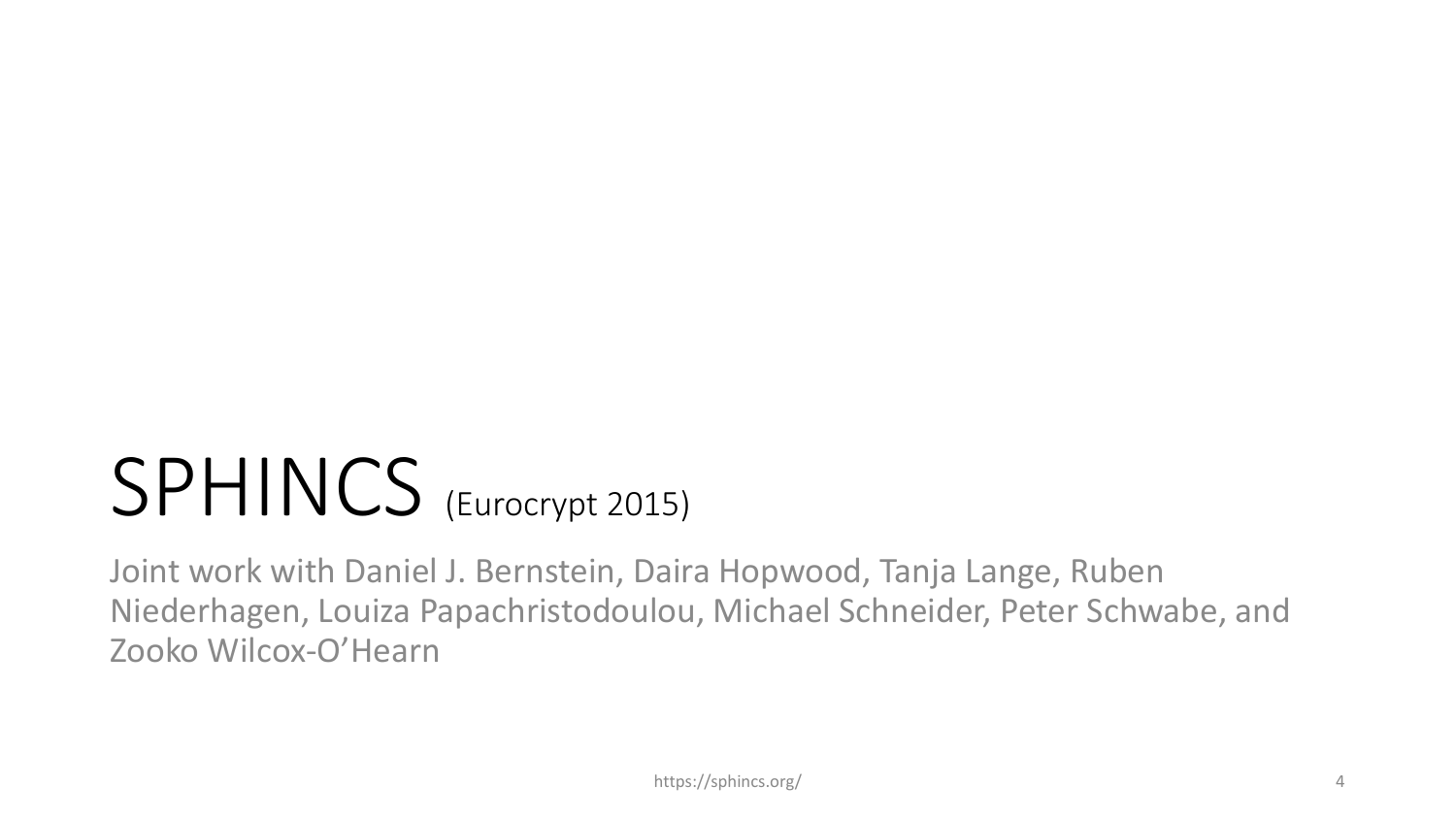# Stateless hash-based signatures

[NY89,Gol87,Gol04]

Goldreich's approach [Gol04]: Security parameter  $\lambda = 128$ Use binary tree as in Merkle, but...

- …for security
	- pick index i at random;
	- requires huge tree to avoid index collisions (e.g., height  $h = 2\lambda = 256$ ).
- ... for efficiency:
	- use binary certification tree of OTS key pairs (= Hypertree with  $d = h$ ),
	- all OTS secret keys are generated pseudorandomly.

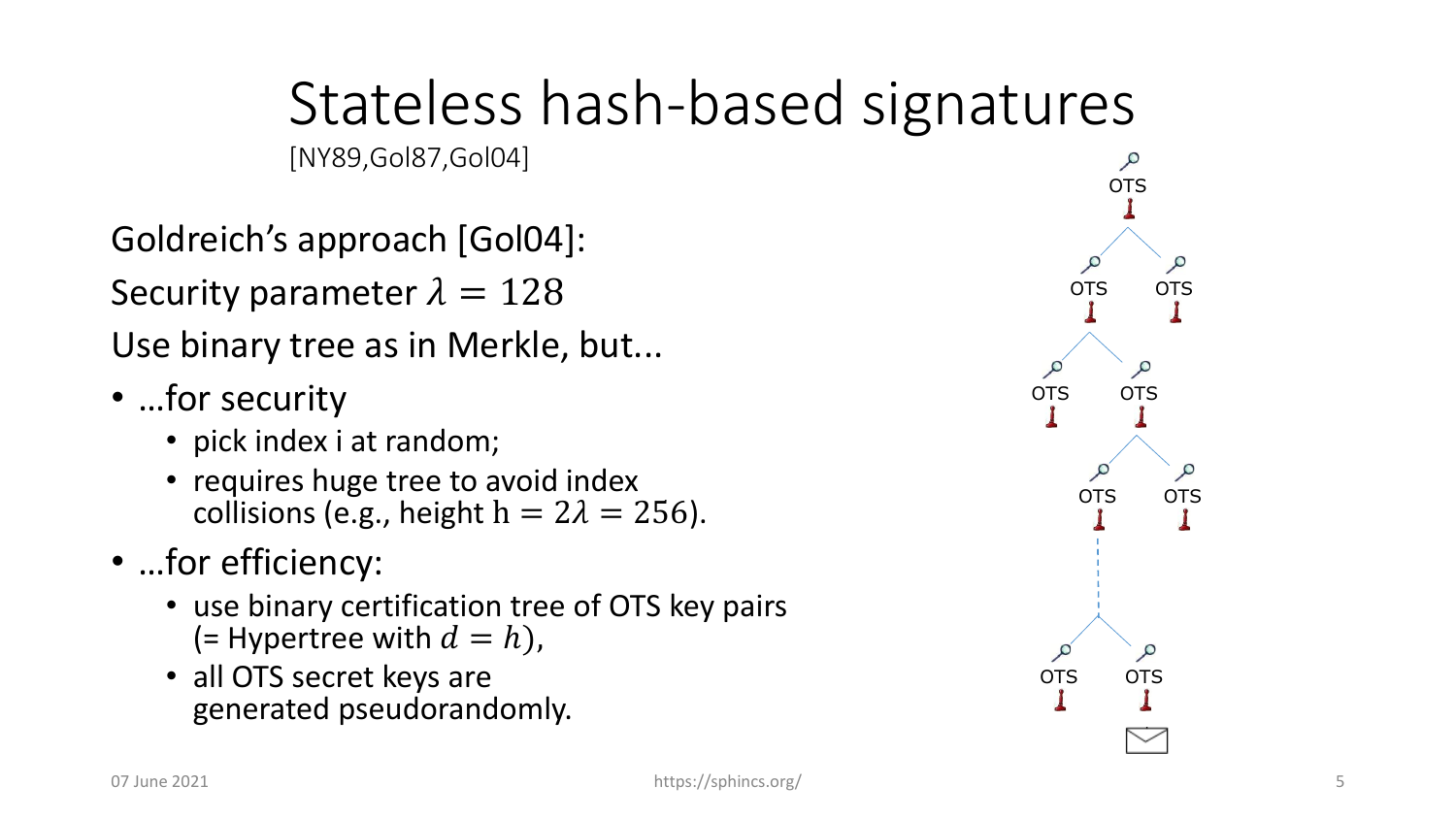#### SPHINCS [BHH<sup>+</sup>15]

- Select index pseudorandomly
- Use a few-time signature key-pair on leaves to sign messages
	- Few index collisions allowed
	- Allows to reduce tree height
- Use hypertree: Use d << h.

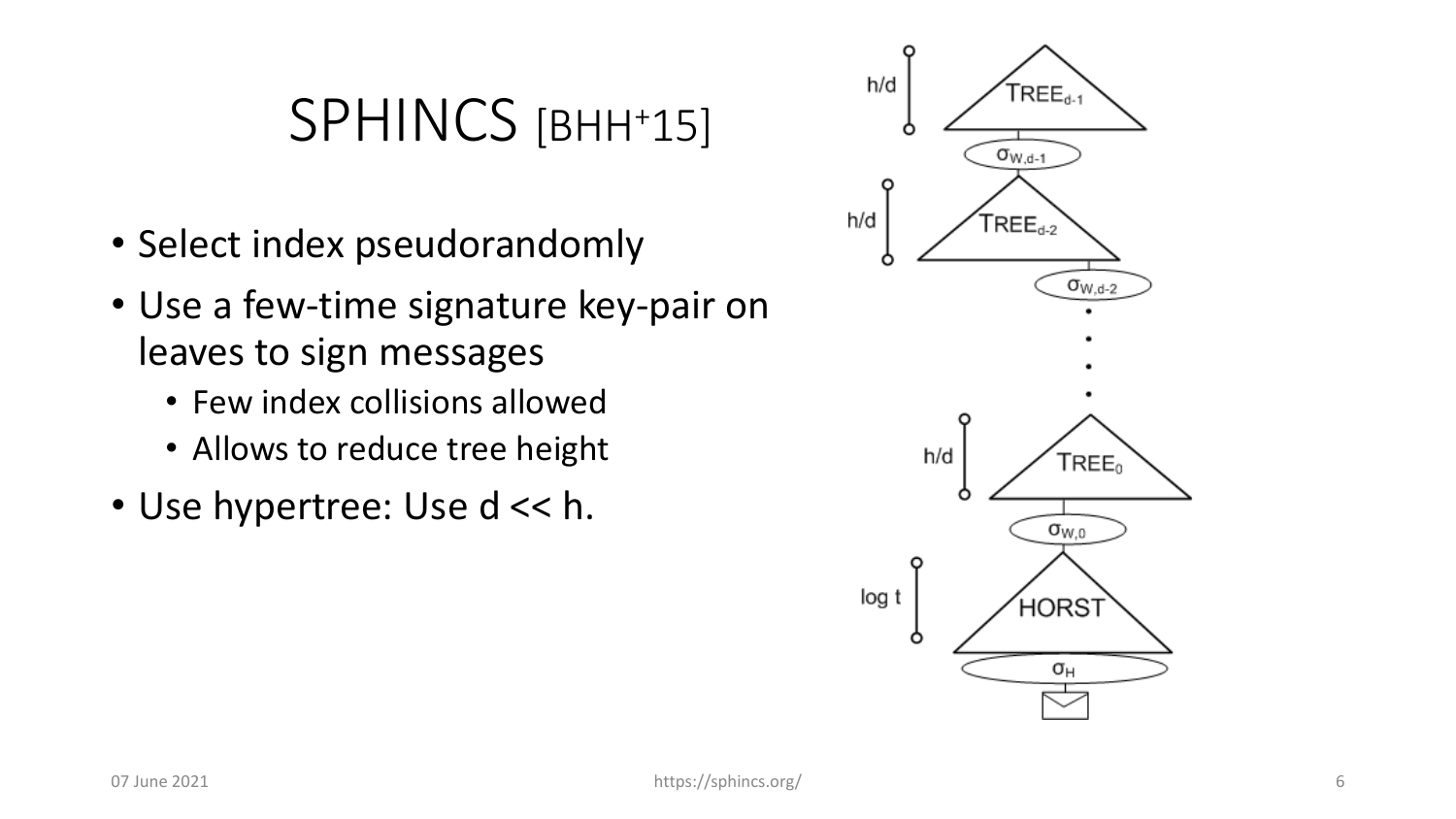### SPHINCS<sup>+</sup>vs SPHINCS

- Allow for  $2^{64}$  instead of  $2^{50}$  signatures per key pair
- Add multi-target attack mitigation (Tweakable hash functions)
- "Simple" and "Robust" parameters
- New few-time signature scheme FORS
- Verifiable index selection
- Optional non-deterministic signatures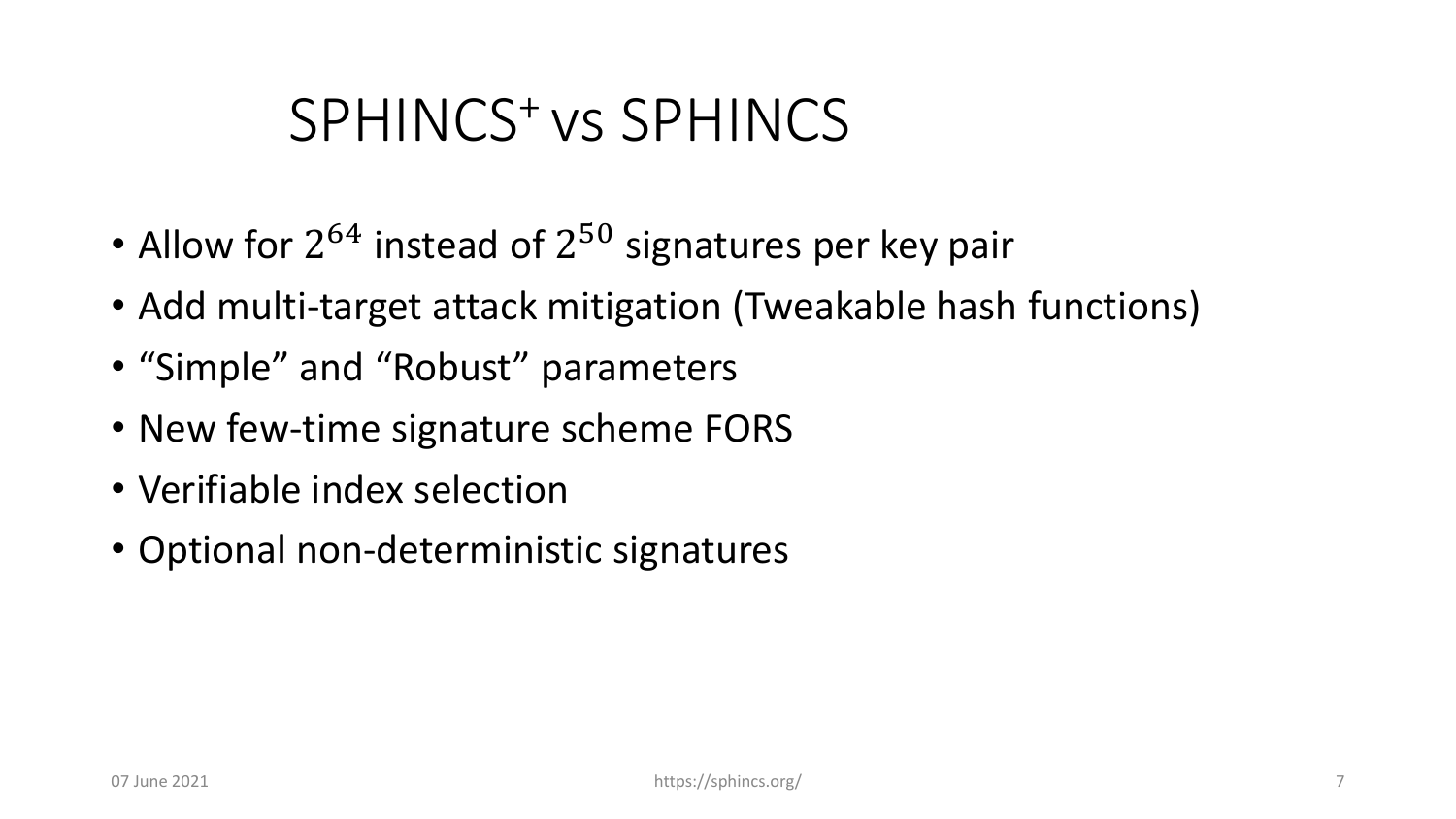# SPHINCS<sup>+</sup>in 3rd Round

Joint work with Jean-Philippe Aumasson, Daniel J. Bernstein, Ward Beullens, Christoph Dobraunig, Maria Eichlseder, Scott Fluhrer, Stefan-Lukas Gazdag, Panos Kampanakis, Stefan Kölbl, Tanja Lange, Martin M. Lauridsen, Florian Mendel, Ruben Niederhagen, Christian Rechberger, Joost Rijneveld, Peter Schwabe, Bas Westerbaan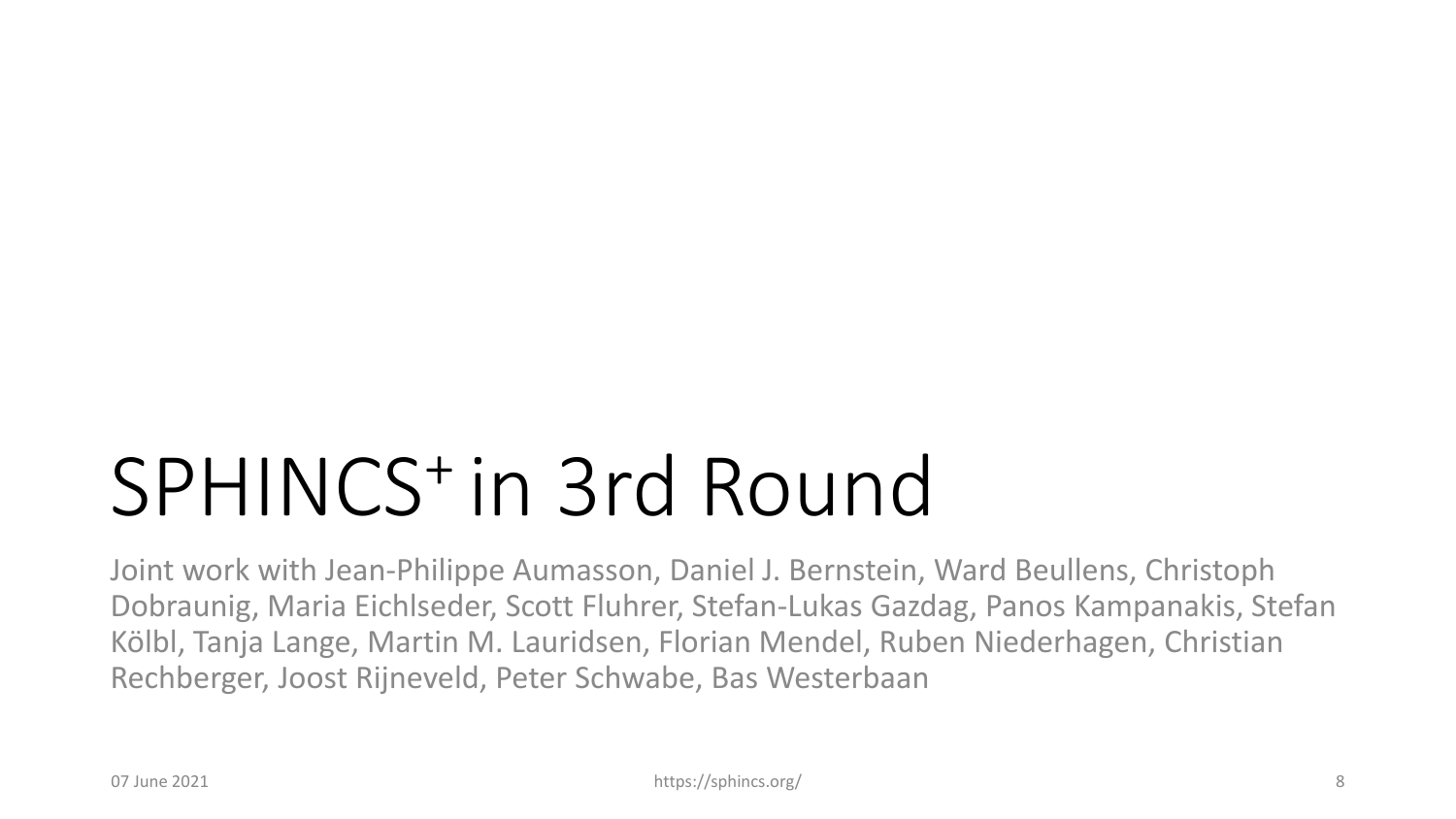# 3rd Round changes

- Two new team members: Ward Beullens, Bas Westerbaan
- New parameter sets (more efficient at same security)
- (Discussed hierarchical PRG & constant sum WOTS but discarded both)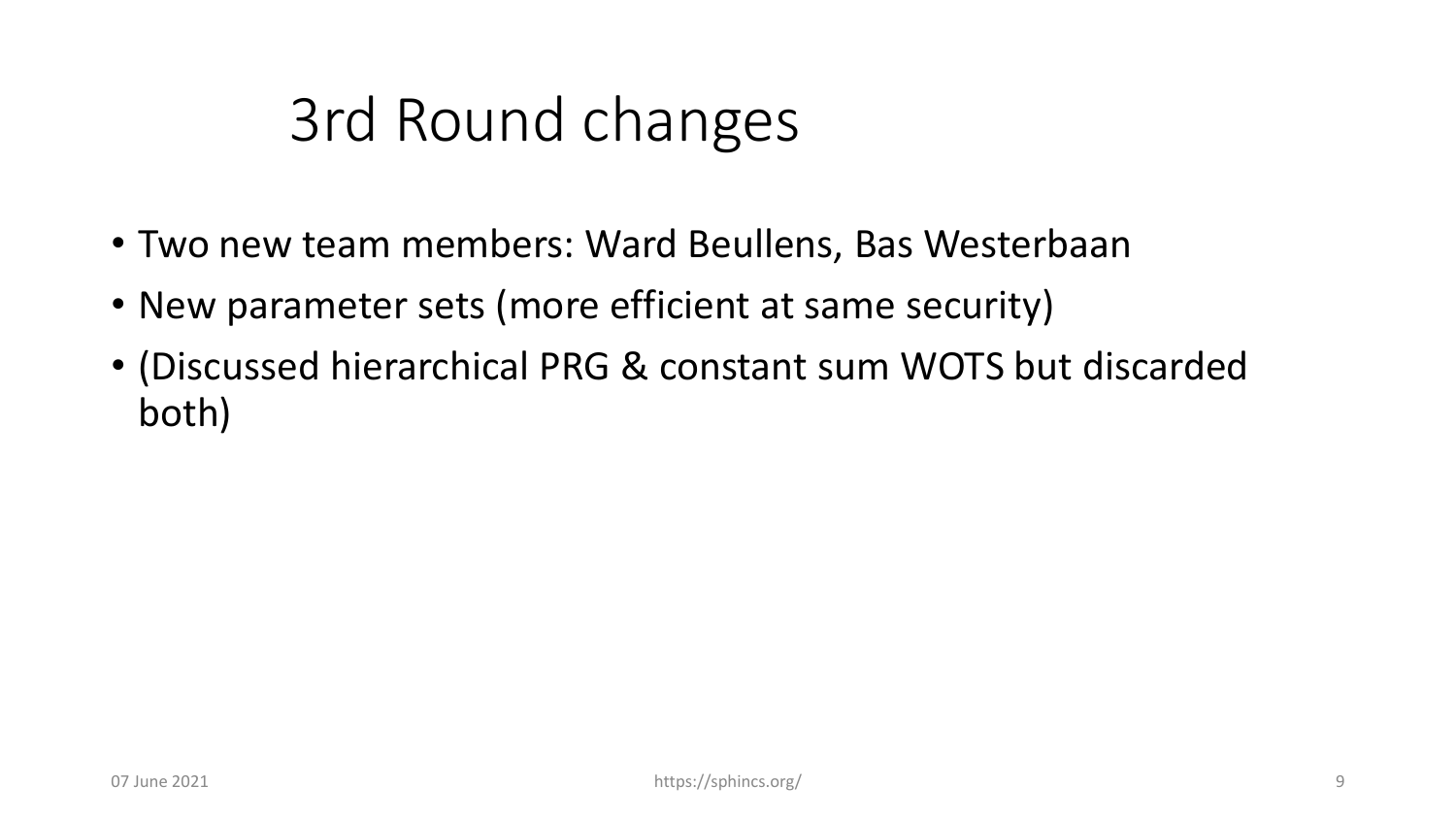Search criteria:

- Improvement in optimized metric (**f**ast / **s**mall)
- No significant penalty in other metric
- No worse verification speed
- No change to security assumptions / strength
- No increased complexity
- -> We only changed h, d, log(t) & k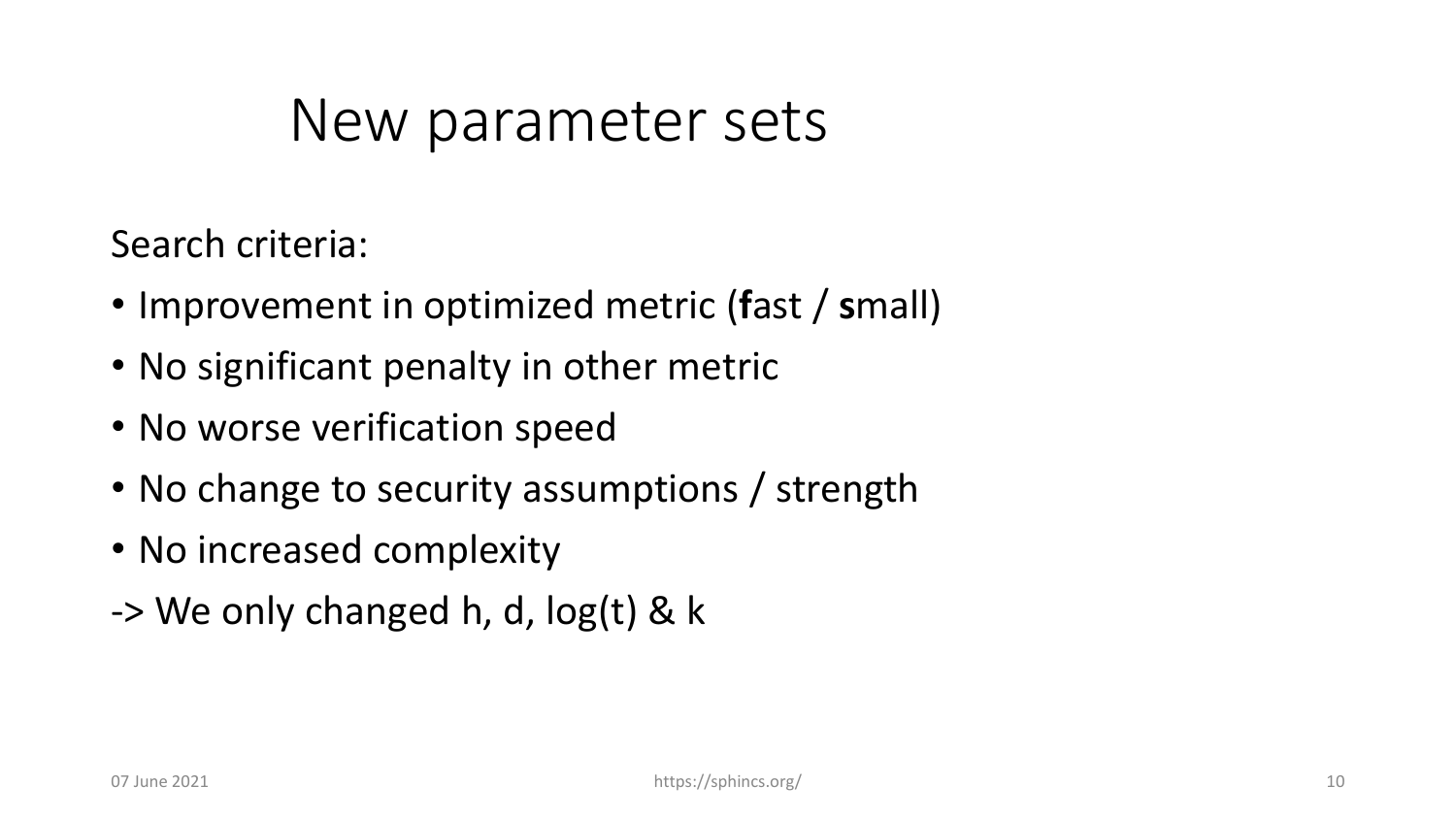|                    | $\, n \,$ | $\hbar$ | $\overline{d}$ | $\log(t)$ | $\kappa$ | w  | bitsec | sec level | sig bytes |
|--------------------|-----------|---------|----------------|-----------|----------|----|--------|-----------|-----------|
| $SPHINCS^+ - 128s$ | 16        | 64      | 8              | 15        | 10       | 16 | 133    |           | 8080      |
| $SPHINCS^+ - 128f$ | 16        | 60      | 20             | 9         | 30       | 16 | 128    |           | 16976     |
| $SPHINCS^+ - 192s$ | 24        | 64      | 8              | 16        | 14       | 16 | 196    | 3         | 17064     |
| $SPHINCS^+ - 192f$ | 24        | 66      | 22             | 8         | 33       | 16 | 194    | 3         | 35 664    |
| $SPHINCS^+ - 256s$ | 32        | 64      | 8              | 14        | 22       | 16 | 255    | 5         | 29 792    |
| $SPHINCS^+ - 256f$ | 32        | 68      | 17             | 10        | 30       | 16 | 254    | 5         | 49 216    |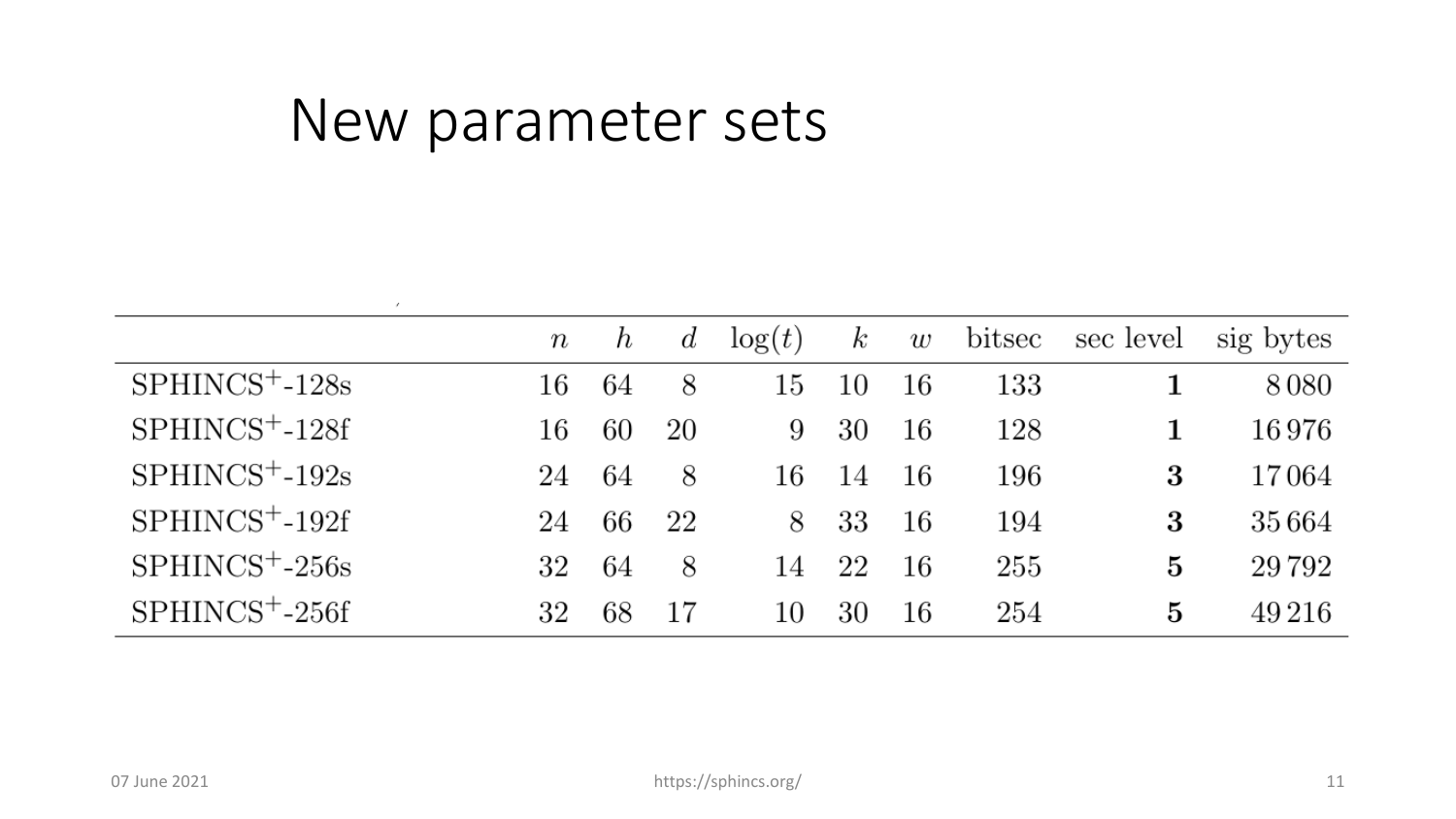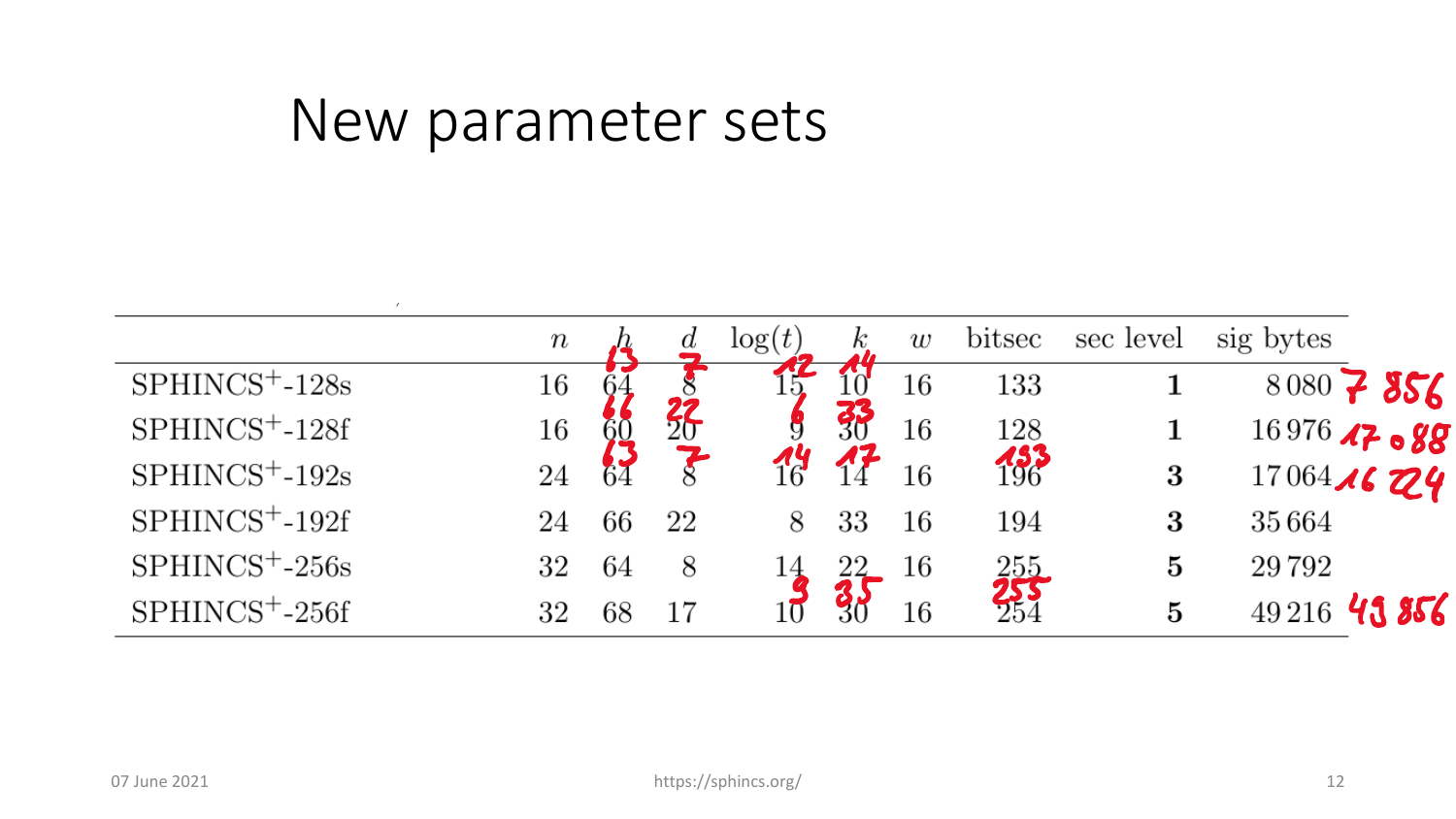|      | sign   | verify  | sig      | <b>sec</b>                    |
|------|--------|---------|----------|-------------------------------|
| 128s | ± 0    | $-8%$   | $-2.77%$ | $\pm 0$                       |
| 128f | $-24%$ | $+10%$  | $+0.66%$ | ± 0                           |
| 192s | $-20%$ | $-10%$  | $-4.92%$ | $-3 bit$<br>(still 193 > 192) |
| 192f | ± 0    | ±0      | ± 0      | ± 0                           |
| 256s | ± 0    | $\pm 0$ | ±0       | ± 0                           |
| 256f | $-13%$ | ±0      | $+1.30%$ | $+1$ bit                      |

Changes in speed are averaged over robust / simple & SHA2, SHAKE & Haraka parameter sets. For more details see our change log and the latest specification.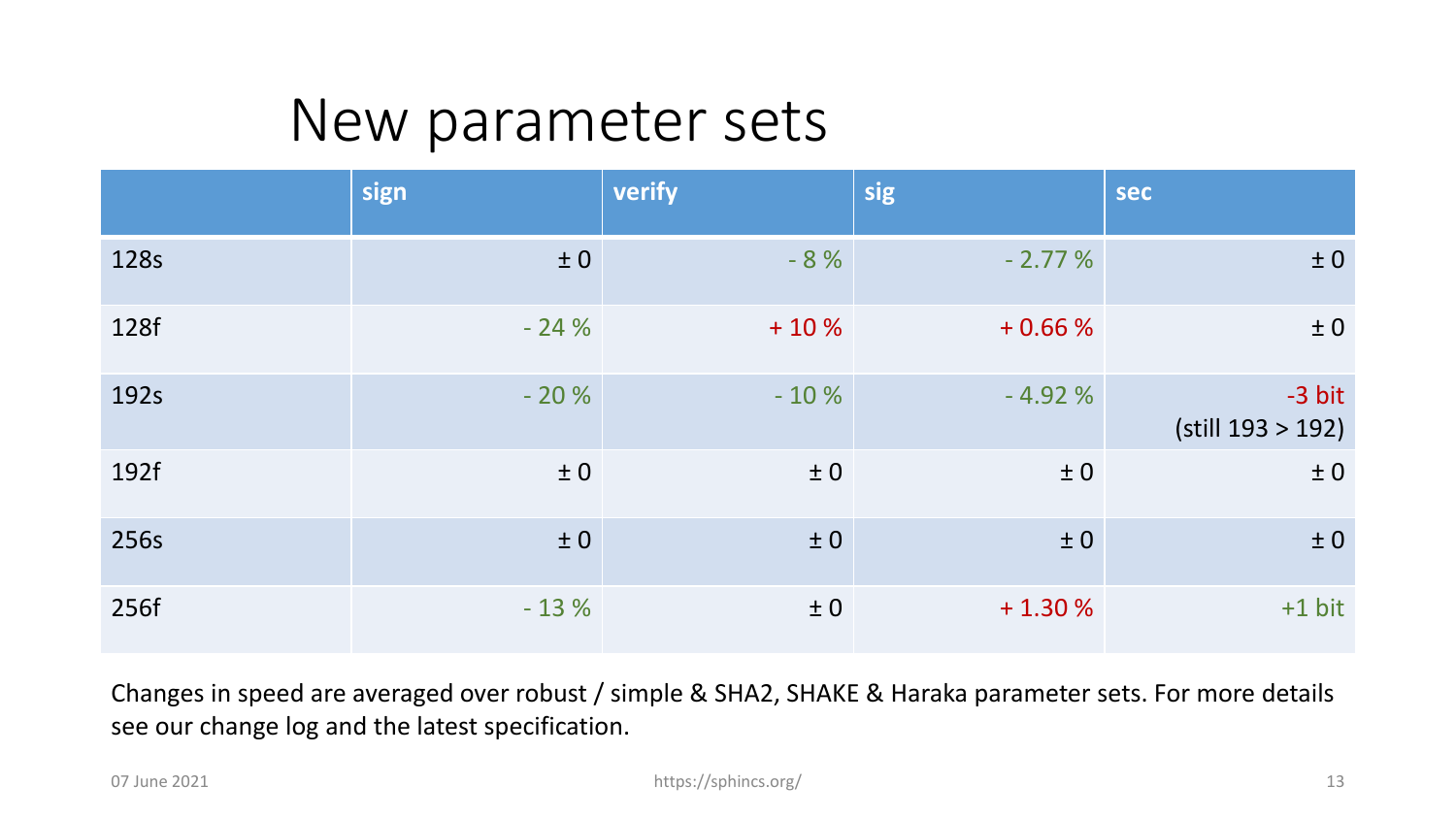# After round three updates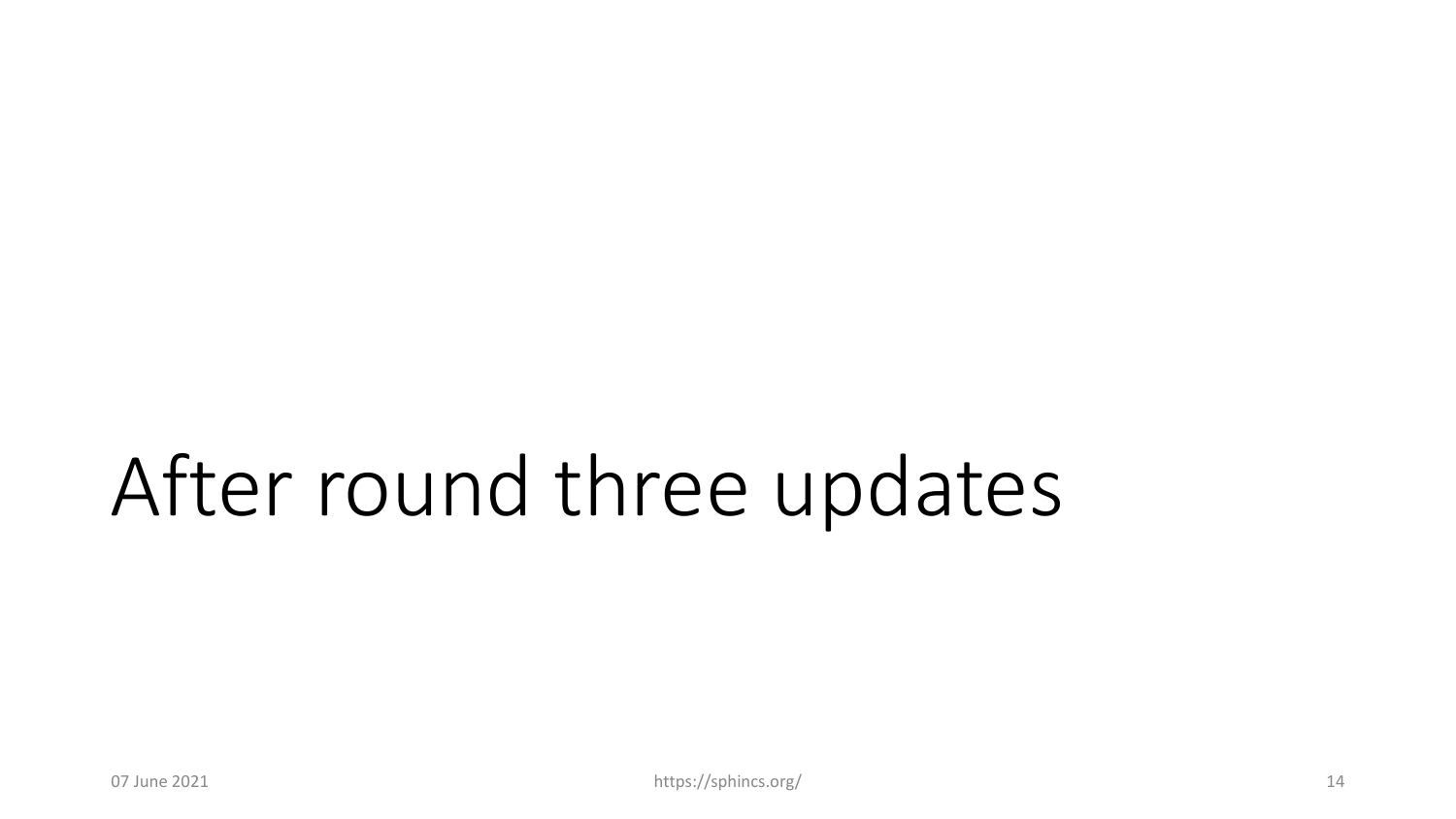### H msg with SHA-256 #1

#### Feb 11: Mail by Morgan Stern

*"In particular, in SPHINCS+-SHA-256 there is an issue with the definition of the H\_msg function so that the security of the signature presently relies on the multitarget second pre-image resistance of the SHA-256 hash function."*

 $H_msg(R, PK. seed, PK. root, M)$ 

 $= MGF1-SHA-256(SHA-256(R||PK. seed||PK. root||M), m).$ 

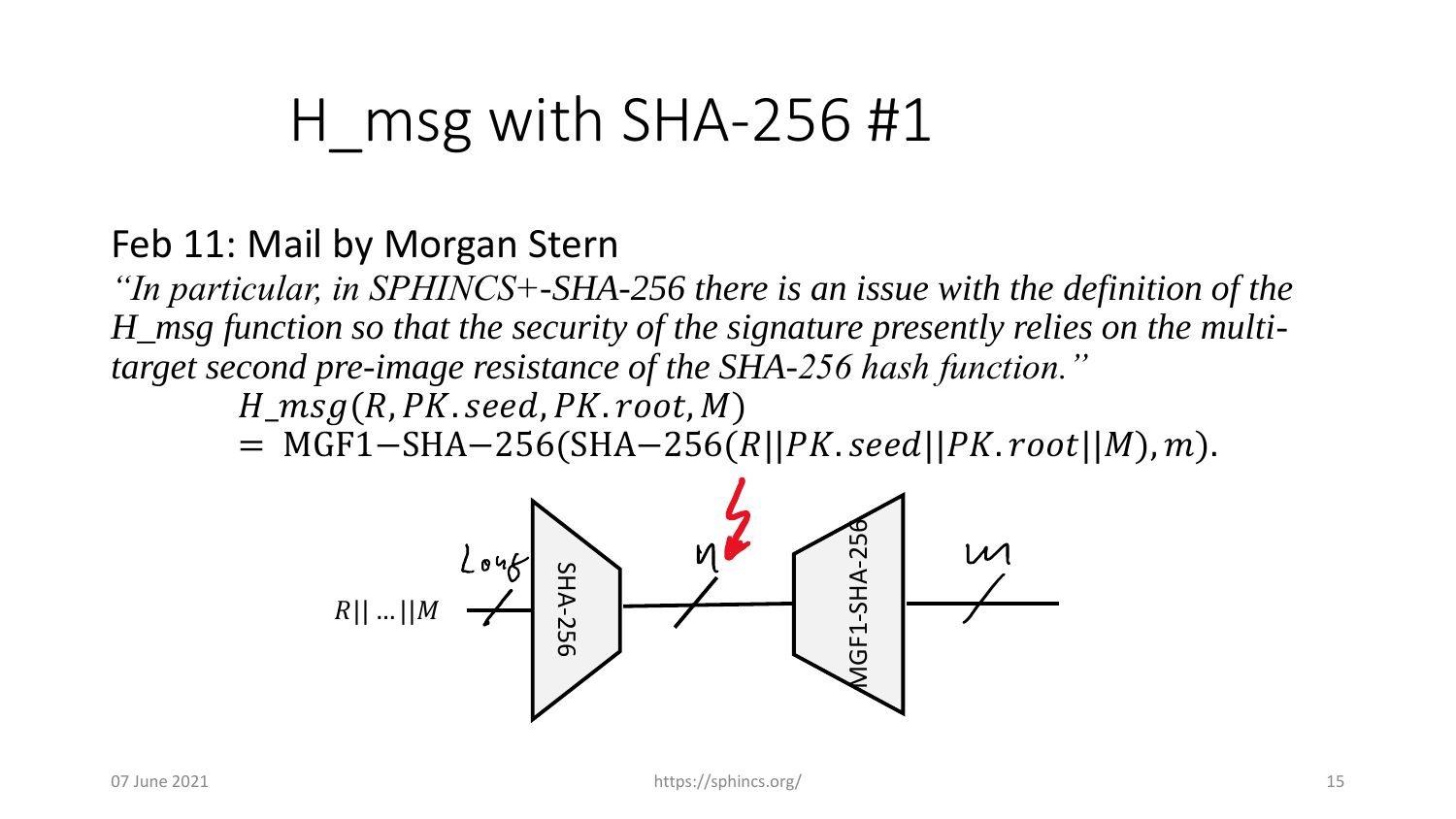## H  $~$ msg with SHA2-256 #1

- The multi-target second preimage attack loses about 64 bit in security
- Security down to 192 bits (for all SHA-256 parameters)
- Violates L5
- Fix: Switch to SHA2-512 for H\_msg (& H\_PRF) at L5.

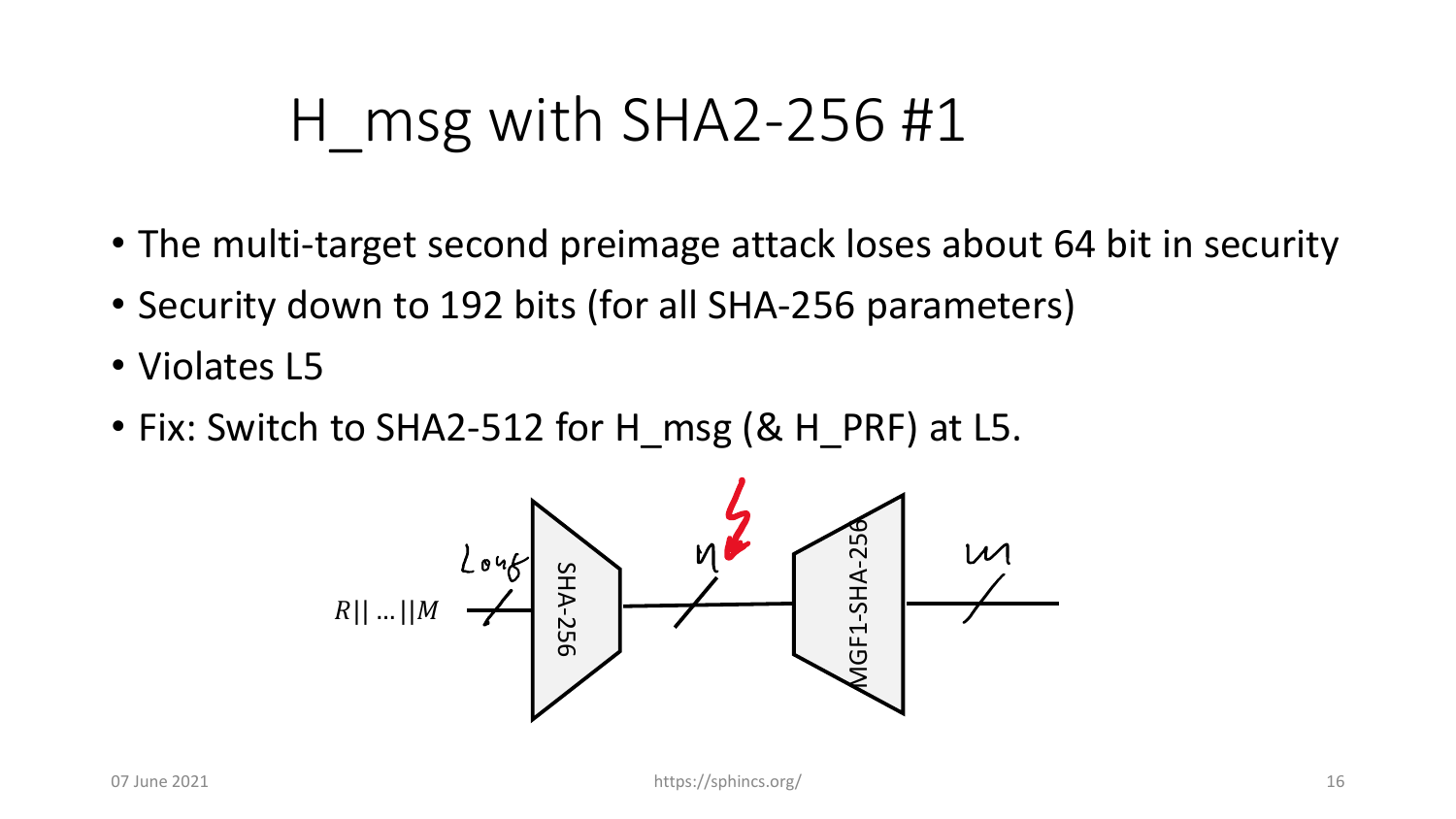# H msg with  $SHA2-256$ #2

Feb 16: Mail by John Kelsey

*"I believe there's also a long-message second preimage attack that applies here. (Ray Perlner pointed this out in a discussion.)"*

Fix:

H\_msg ∶

= MGF1−SHA−X(R || PK. seed || SHA−X(R || PK. seed || PK. root || M), m)

(where X is 256 for L1 & L3, and 512 for L5)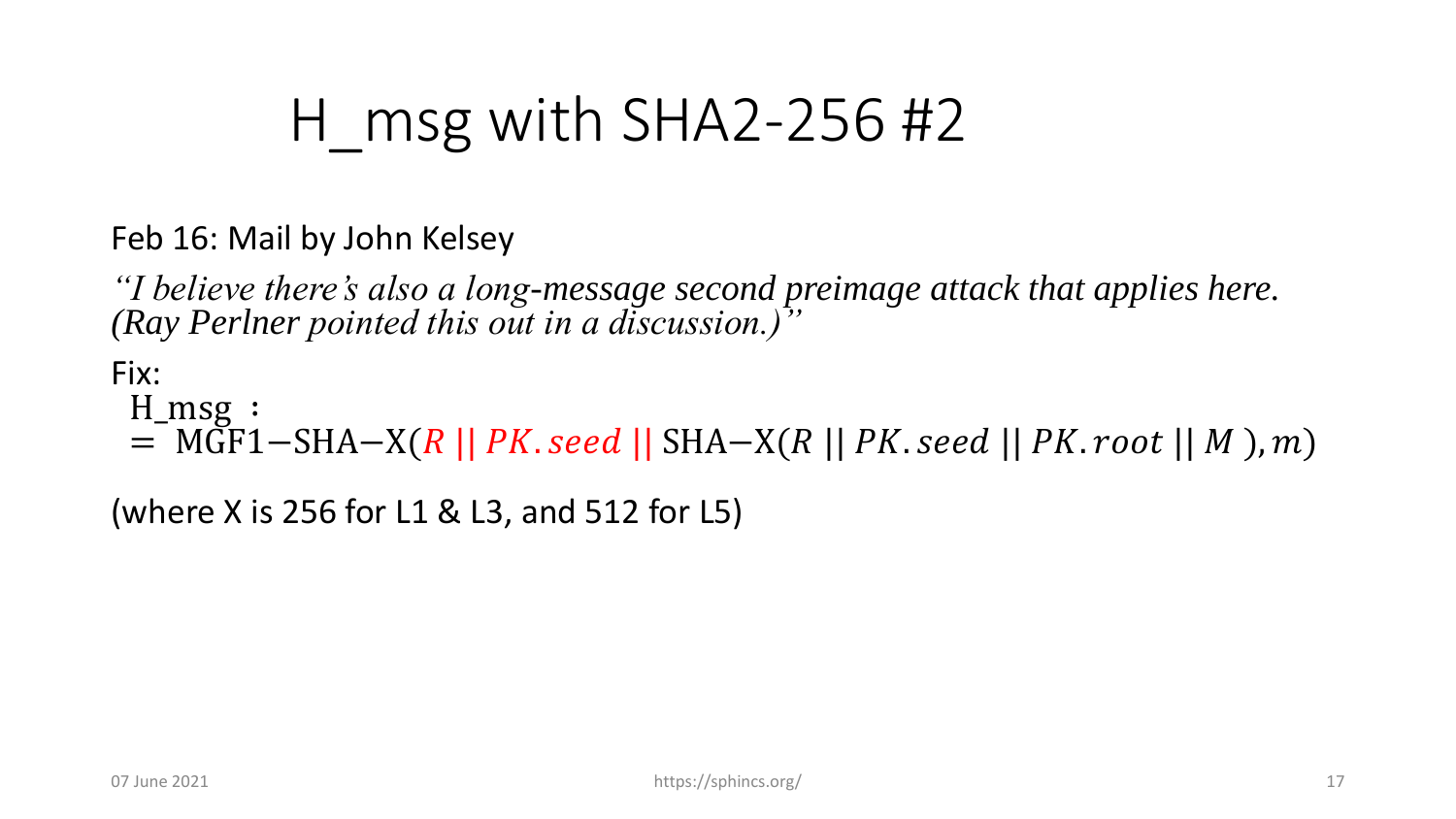# H msg with  $SHA2-256$ #2

#### Fix:

H msg:  $=$  MGF1−SHA−X(R || PK. seed || SHA−X(R || PK. seed || PK. root || M), m)

(where X is 256 for L1 & L3, and 512 for L5)

Attack:

- 1. Ask for q signatures on long messages (2^k message blocks)
- 2. Find expandable messages (takes time  $\sim O(2^{n/2})$ )
- 3. Find collision between expandable message and a message block in long message (takes times  $O(2^{n-k-\log q-1}))$
- 4. Expand expandable message sufficiently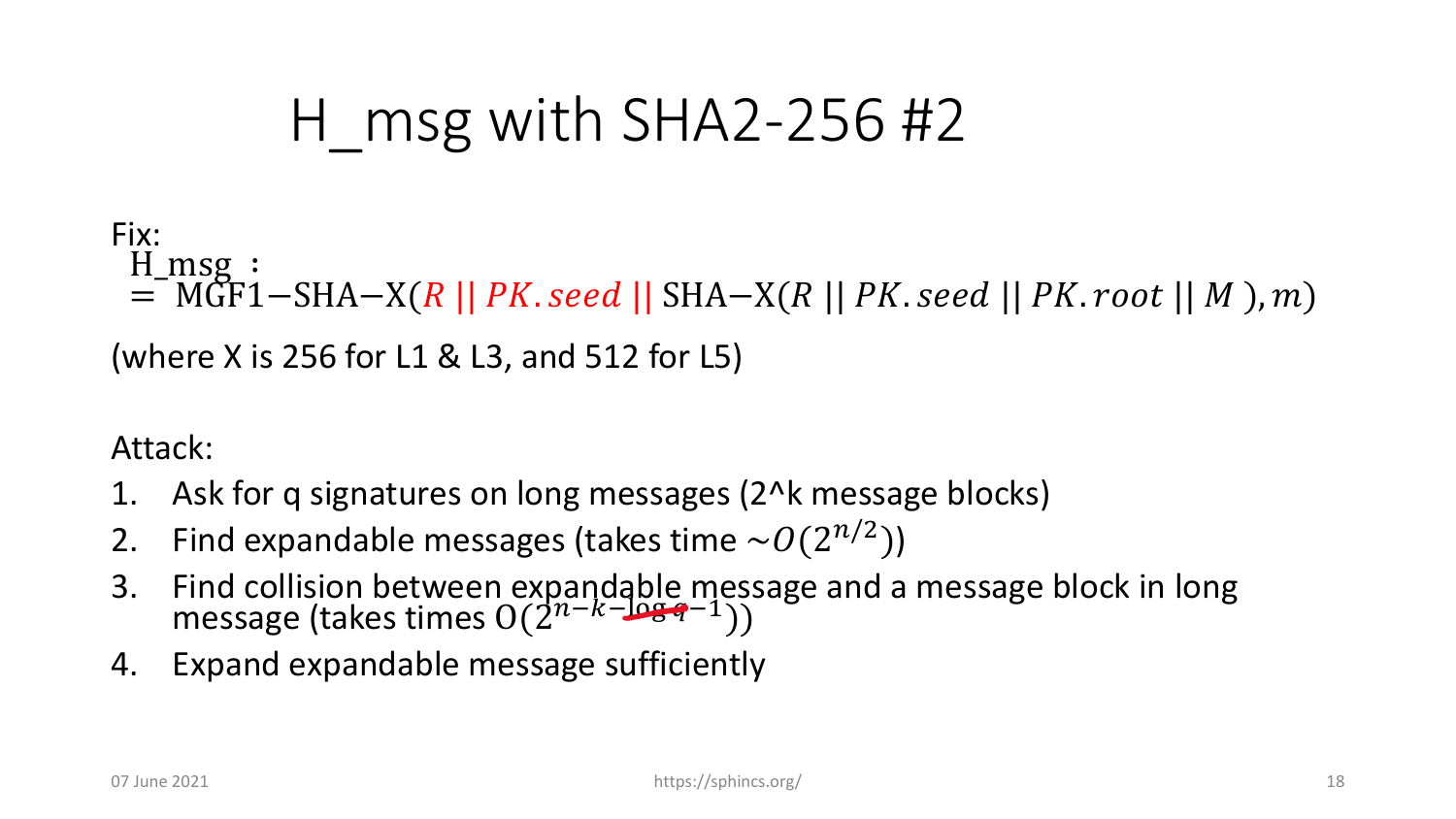### H  $msg$  with SHA2-256 #2

- Attack before fix takes time  $O(2^{n/2} + 2^{n-k-\log q-1})$
- Max values are  $q = 2^{64}$ ,  $k = 55 \Rightarrow$ We lose 119 bit security.
- Recall: Honest user signs!
- Assume compression function call takes  $2^{-22}$  seconds ( $\approx 200ns$ ).
- Attack takes  $2^{64} \cdot 2^{55} = 2^{119}$ compression function calls.
- That is  $2^{97}$  sec =  $2^{72}$  years.
- Still 2<sup>52</sup> years if key continuously used on 1 million machines!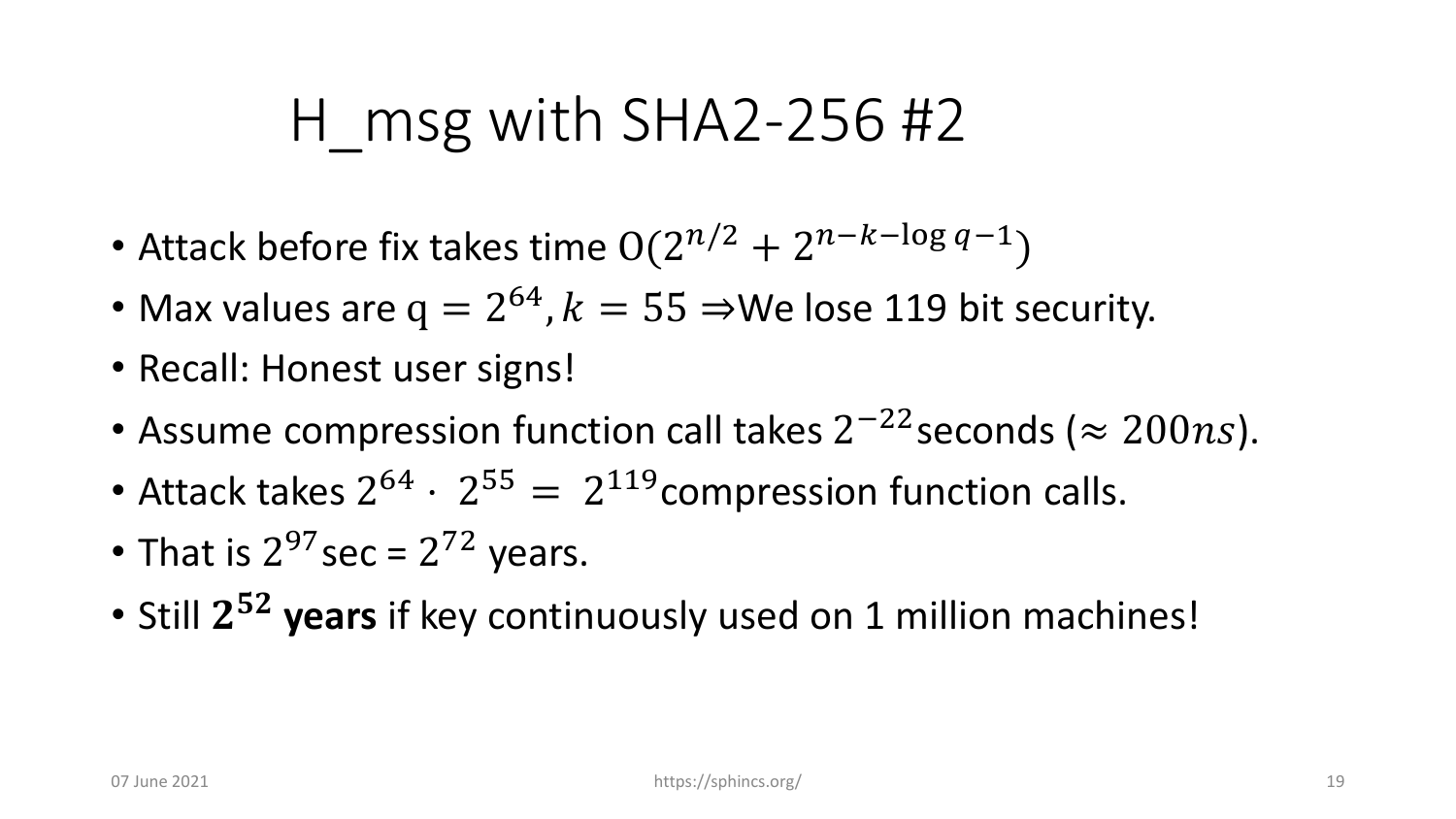### Conclusion

- Possible synergies with standardizing stateful hash-based signatures
- *The* most conservative submission in the competition.